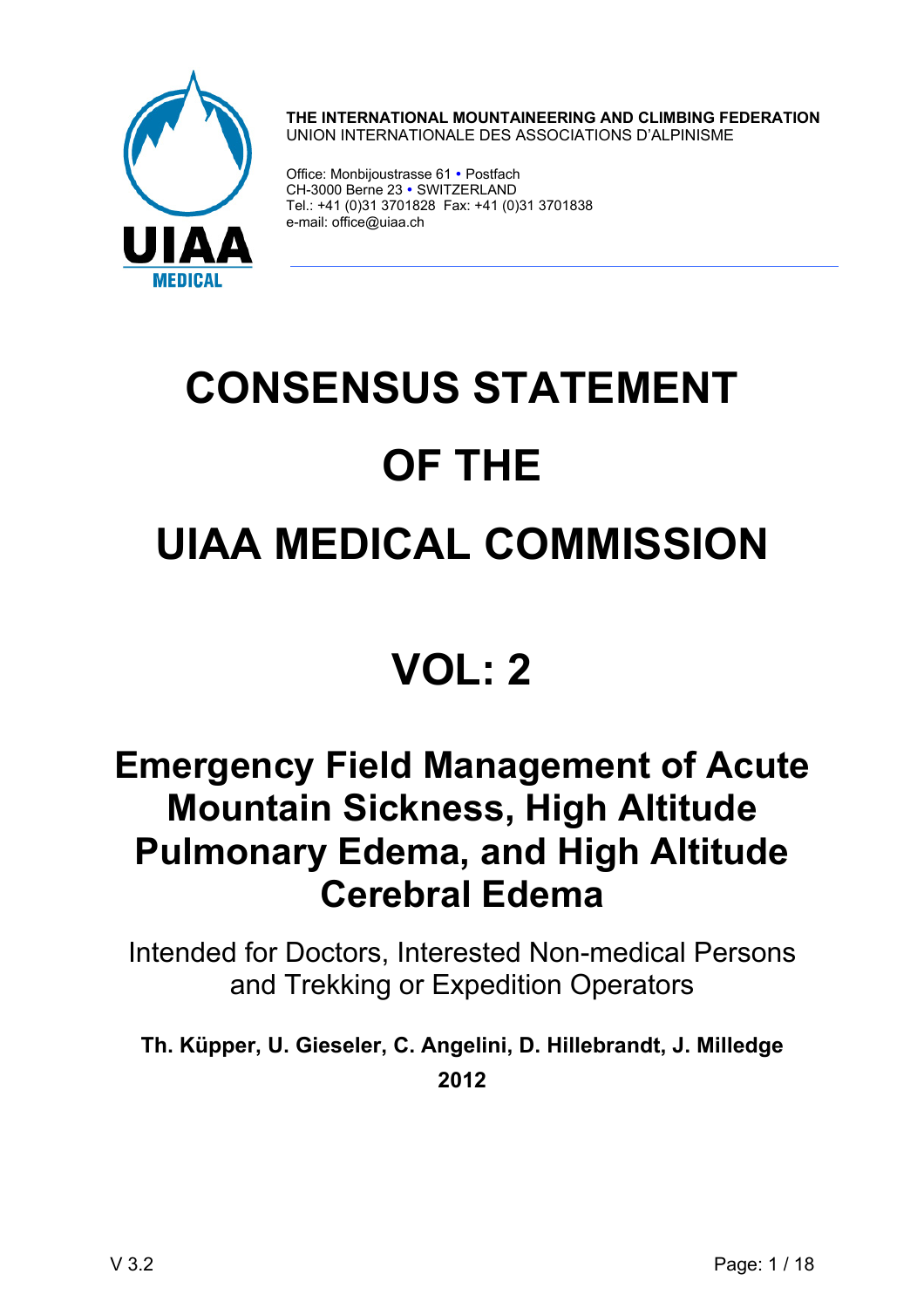### **Content**

| 1 |     |                                                        |  |
|---|-----|--------------------------------------------------------|--|
| 2 |     |                                                        |  |
| 3 |     |                                                        |  |
|   | 3.1 |                                                        |  |
|   |     | 3.1.1                                                  |  |
|   | 3.2 |                                                        |  |
|   | 3.3 |                                                        |  |
| 4 |     |                                                        |  |
|   | 4.1 |                                                        |  |
|   |     | 4.1.1                                                  |  |
|   |     | 4.1.2                                                  |  |
|   | 4.2 |                                                        |  |
|   | 4.3 |                                                        |  |
|   | 4.4 | Emergency treatment of combined HAPE and severe AMS  8 |  |
|   | 4.5 |                                                        |  |
| 5 |     |                                                        |  |
| 6 |     |                                                        |  |
| 7 |     |                                                        |  |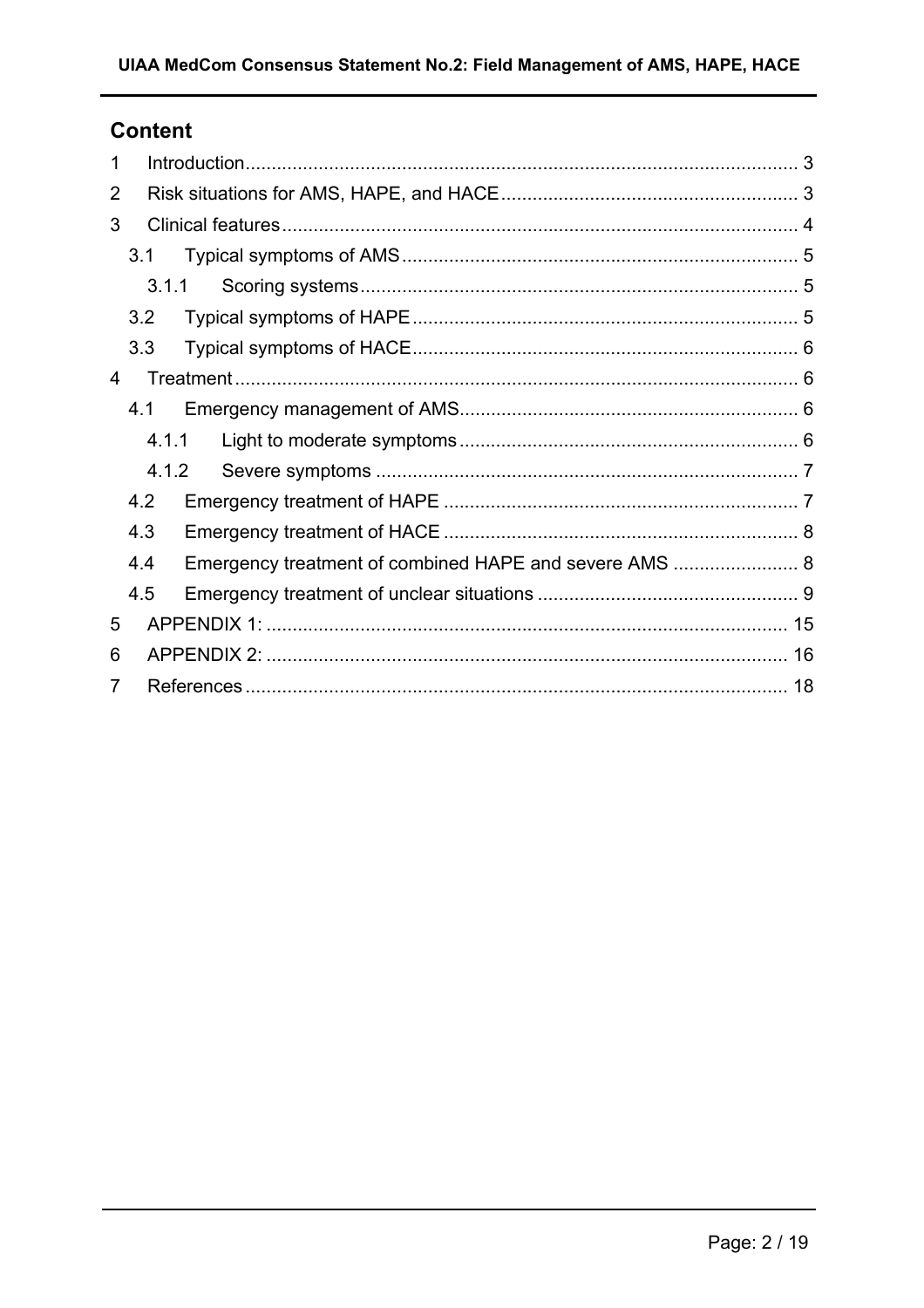#### **1 Introduction**

Acute mountain sickness (AMS), high altitude pulmonary edema (HAPE) and high altitude cerebral edema (HACE) are the most important and most common altituderelated diseases. Up to altitudes of about 5000-6000m, symptoms of altitude illness are a direct result of inadiquate acclimatization. Dependent on the ascent profile, up to >70% of mountaineers may suffer from symptoms of AMS. Primary prevention is therefore considered the gold standard to avoid altitude illness. This includes a conservative ascent profile, adequate hydration and energy intake, and early recognition and management of potential medical problems, both before and during the trip.

This recommendation focuses on:

- 1. Situations where prevention has failed or other factors contributed to the development of AMS, HACE or HAPE (weather, rescue missions, predisposition etc) and;
- 2. On adult mountaineers (for children see UIAA Standard No. 9 [1])

**Note 1:** Since many trekking organizations do not follow an adequate altitude/time profiles [2], [1] prevention starts before booking! Check carefully the profile of your tour!

**Note 2**: An "adequate altitude/time profile" is defined in section 3 below.

#### **2 Risk situations for AMS, HAPE, and HACE**

#### **2.1 Risk factors**

- Inadequate altitude profile / ignorance of the needs of acclimatization
- Rapid ascent to high altitude
	- o E.g.: airport of destination at high altitude, ascent by vehicle or undertaking an "aggressive" altitude profile while hiking. **Note:** The high camps of several expedition routes are situated within ~1000m of altitude difference. Here "yo-yo" tactics" (no overnight stay for the first ascent(s) to these camps) is recommended.
	- o Team blocked at high altitude
	- o "Re-entry problems" of people living at high altitude after visiting sea level for several days or weeks
- Previous History of AMS, HACE or HAPE
- Victim ignoring early symptoms of altitude illness
- Dehydration
- Elderly people (>65 years) showed a 3-fold higher risk for HAPE [3]. No such risk was found for AMS and HACE.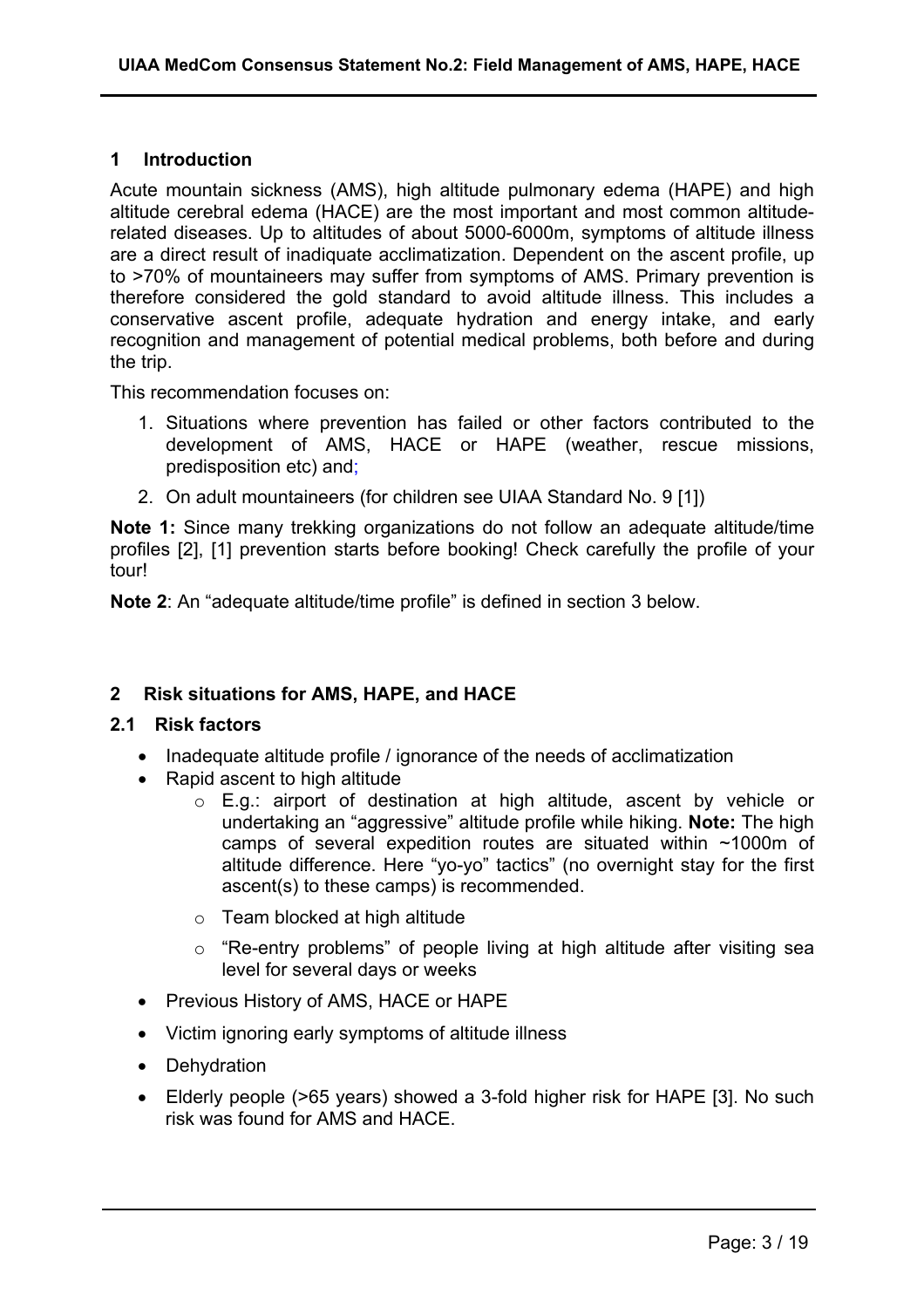#### **2.2 Altitudes and time frames**

- Typical altitudes at risk:
	- $\circ$  >ca. 2,500 m for AMS
	- $\circ$  >ca. 3,000 m for HAPE
	- $\circ$  >ca.4,000 5,000 m for HACE
	- o **Note:** symptoms lower than the altitudes mentioned are rare, but even severe cases are possible!
- Typical time frame for symptoms
	- $\circ$  AMS: >4 hrs and <24 hrs after ascent to new altitude
	- $\circ$  HAPE (& HACE): >24 hrs
	- o **Note:** Onset of AMS-symptoms <4 or >24 hrs, or HAPE-symptoms <24 hrs is rare, but possible!

#### **3 Prevention of altitude diseases**

- Acclimatize properly!
	- o Above 2500-3000m the next night should not be planned more than 300-500m higher than the previous one
	- o Have two nights at he same altitude after every 2-4 days of ascent. On this day you may climb higher, but return to sleep.
	- o The use of drugs to prevent altitude symptoms should be restricted to some special situations, especially if a fast ascent cannot be avoided for any reason (airport of destination at high altitude, rescue operations) or when a person suffers from symptoms although he/she has followed an adequate altitude profile (so called "slow acclimatizer"). For several reasons, especially cost-effectiveness-risk-ratios, acetazolamide is recommended. Mostly 500 mg/day has been recommended, but the dose-responsiveness is limited and 250-750 mg/day has been proven to be nearly equally effective [4], [5], [6], [7], [8].

#### **4 Clinical features**

**Note:** Since all members of a team had a similar or even identical ascent profile there may be more persons suffering from altitude disease than the one in whom you made the actual diagnosis. Never forget the porters and guides: Nowadays most of them are lowlanders and may suffer from altitude diseases at least as much than the tourists or climbers do [9], [2]!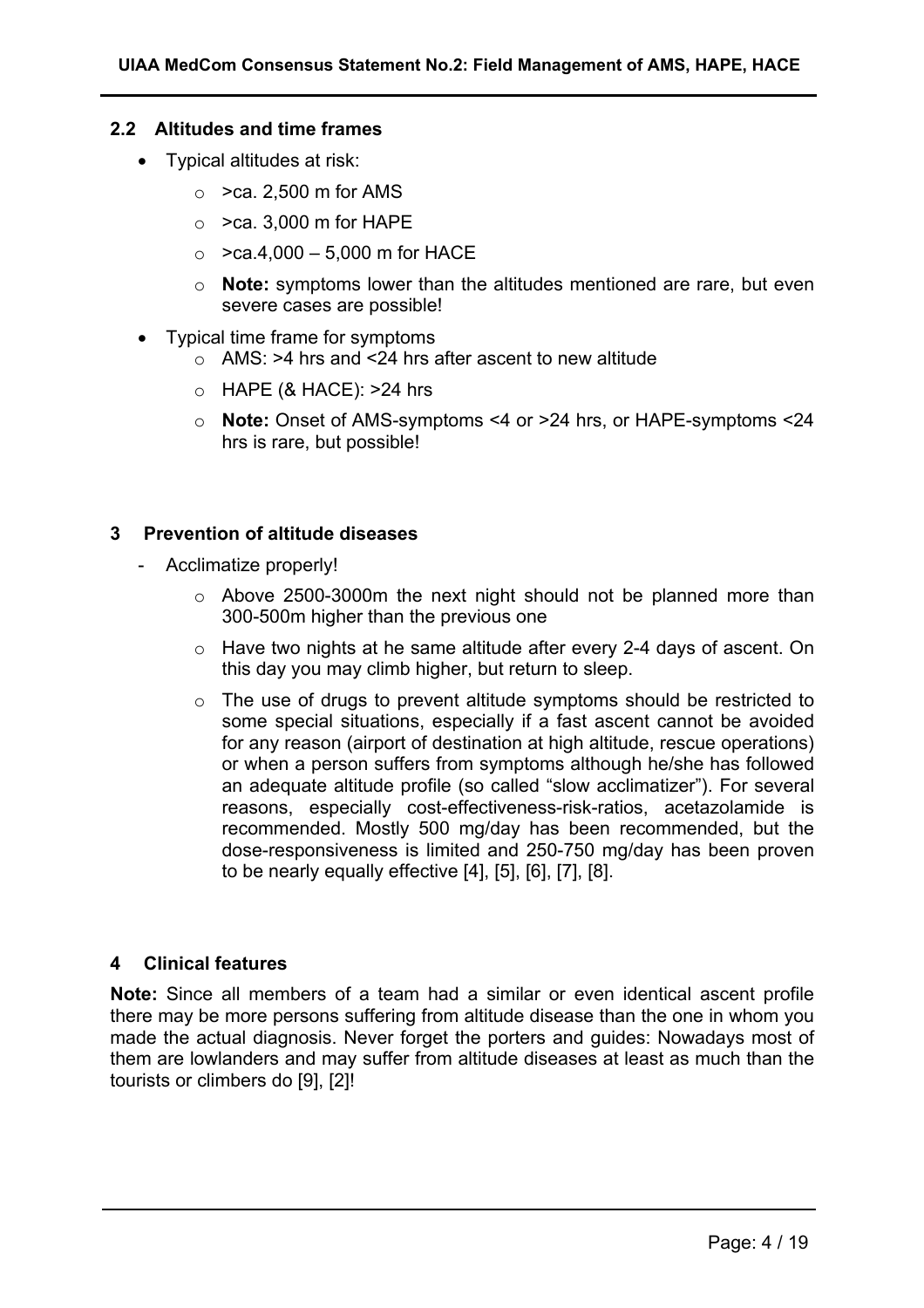#### **4.1 Typical symptoms of AMS**

- Several of the following symptoms:
	- o Headache (most often diffuse and non-localized, but other types of headache do not exclude AMS)
	- o Sleep disorders
	- o Loss of appetite
	- o Dizziness
	- o Listlessness
	- o Peripheral oedema
	- o Severe heart palpitation
	- o Nausea or vomiting
- **Note:** Typical symptoms may not all be present, in a few cases even headache may missing
- **Note:** In case of severe listlessness or somnolence: consider HACE! (see below)
- **Note:** Dyspnoea at light workload or even at rest: consider HAPE!

#### **4.1.1 Scoring systems**

The **Lake Louise Symptom Score** (see Appendix 1) was primarily established to quantify the severity of AMS for scientific purposes (field studies). It may also be used for diagnostic purposes, but for field management of AMS the symptoms listed above and the consequences described below and in Appendix 2 are sufficient.

**Note:** AMS is a clinical diagnosis and should not be based on any scoring system only. Such systems may be used to quantify the severity of AMS.

#### **4.2 Typical symptoms of HAPE**

- Dyspnoea even at light workloads progressing to dyspnoea at rest  $\circ$  High breathing rate (>30/min. in 69% of the cases [10])
- Rapid decrease in performance (cardinal symptom!)
- Cough
- High pulse rate
- Chest tightness
- Bubbling breath, cyanosis and bloody/foamy expectoration in severe cases
- Mild fever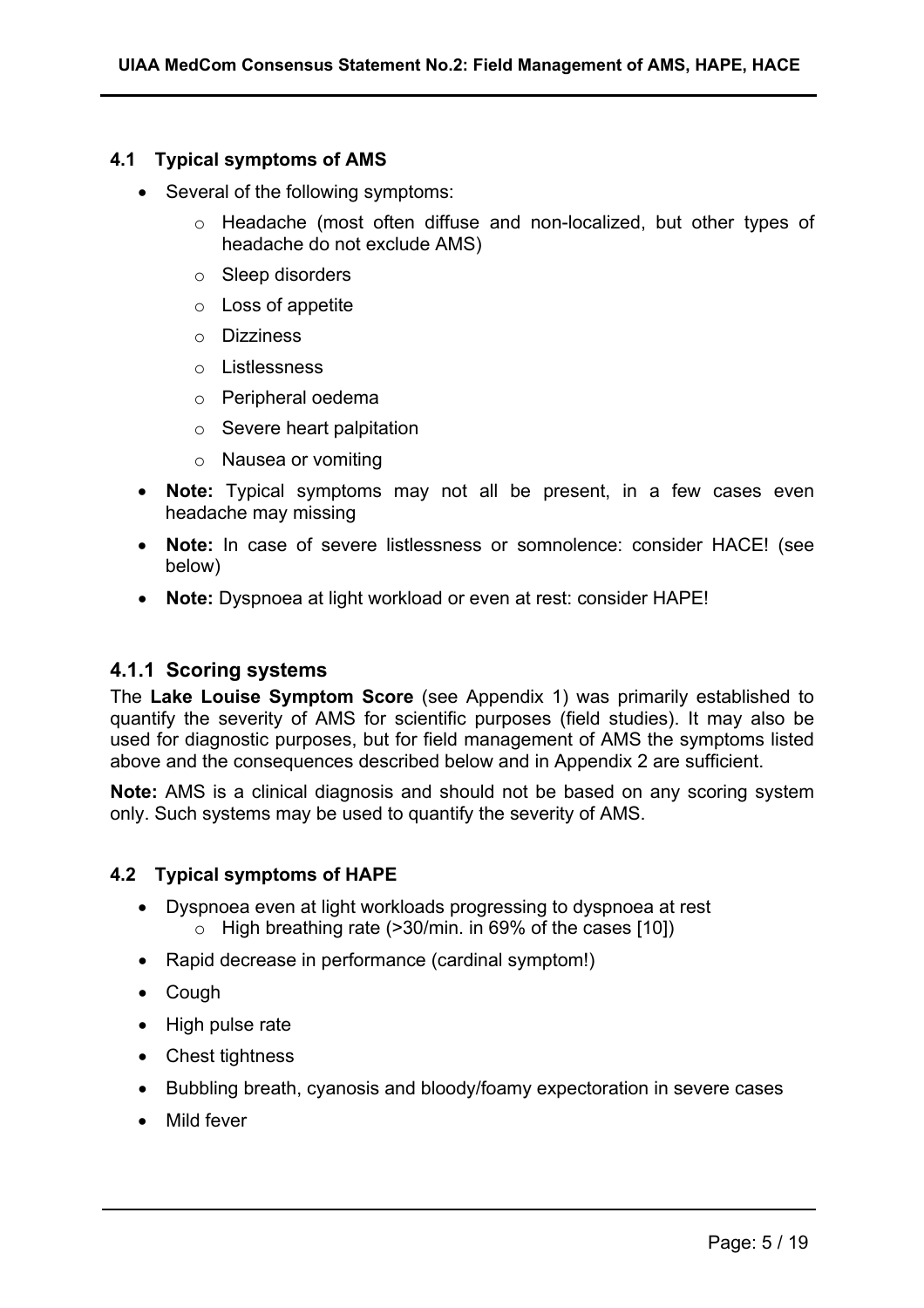#### **4.3 Typical symptoms of HACE**

- Severe headache without response to usual painkillers
- Nausea and vomiting
- Dizziness
- Ataxia
	- o **Note:** The heel-to-toe walking test is a very sensitive and simple field test which also helps to differentiate unclear situations (e.g. if people want to mask their symptoms)
- Altered consciousness, confusion or hallucinations o Irrational behaviour may indicate an early stage!
- Final stage: coma and death by respiratory paralysis
- Frequently there is loss of insight, by the patient, who may insist that they are all right and just wish to be left alone.

**Note:** Lay persons should always treat mountaineers for AMS, HAPE, HACE first, except if they are absolute sure that there is another reason for the symptoms. Doctors should also always consider AMS, HAPE, or HACE at (high) altitude first, but they should always take other diagnoses into account, especially those listed in the following tables.

**Note**: If it should be impossible for lay persons to decide whether a patient suffers from HAPE or HACE he should be treated for both.

#### **5 Treatment**

See also flow chart in appendix 2

#### **5.1 Emergency management of AMS**

#### **5.1.1 Light to moderate symptoms**

- Stay at the same altitude (rest day) until symptoms have completely disappeared
	- o No further ascent with symptoms!
- Avoid any workload, especially with forced respiration during expulsion
- Treat symptomatically (oral therapy)
	- o Nausea: antiemetics (e.g. dimenhydrinate)
	- o Headache: paracetamol or ibuprofene (no acetyl salicylic acid (aspirin)) because of increased risk for bleeding and gastric ulcer)
	- o Acetazolamide 250mg (2x/day) may be considered if the above fail after 6-12 hours. **Note:** This drug is not considered to be a first line treatment of AMS anymore.
- Try to drink enough in spite of nausea
- Descend if symptoms do not improve or worsen within 24 hours
- Sleep with slightly elevated upper body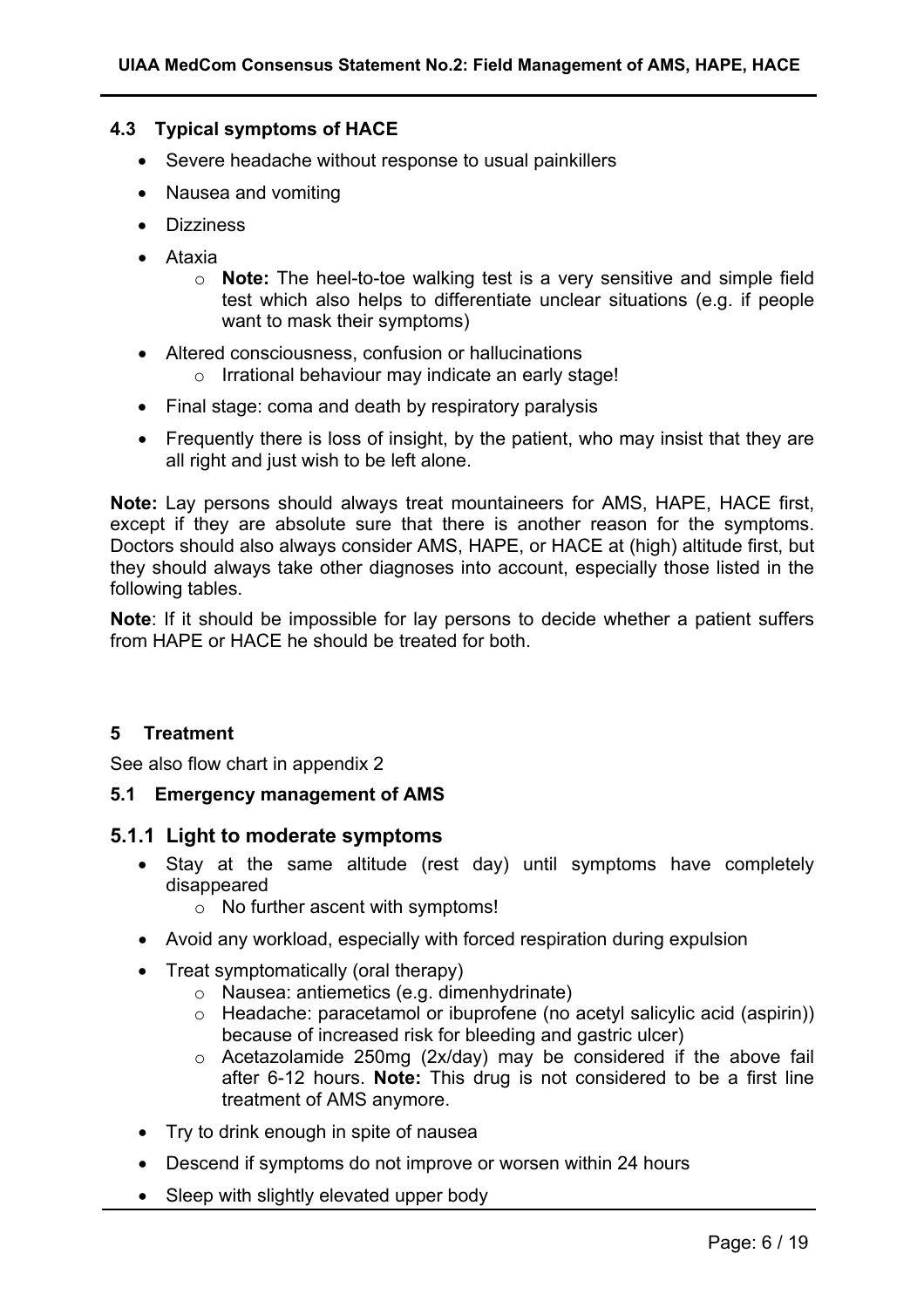#### **5.1.2 Severe symptoms**

- Exclude HACE!
	- o If there should be any doubt: Treat as HACE!
- Rest immediately, never continue ascent! o Protect patient against cold
- Treat symptomatically as described above
- Dexamethasone 8 mg
	- o May be repeated after 6 hrs, if symptoms should be still severe
- Descent as soon as possible to the last camp or hut, where the patient was well (or at least about  $500$  ( $-$  1,000) meters)
	- o "As soon as possible" means, that the symptoms were significantly ameliorated before and the patient will be able to manage the terrain (distance, steepness…) safely
	- $\circ$  The patient shouldn't carry loads while descending
	- o Do not leave the camp to descend if there are ascents en route.
		- With severe symptoms the patient may be unable to manage even short ascents, even if they are short.
	- $\circ$  If possible, do not descent completely, otherwise there wouldn't be any stimulus for acclimatization anymore
- If a portable hyperbaric chamber is available, refer to UIAA recommendation No.3 [11]
- No re-ascent before the patient feels completely well.

#### **5.2 Emergency treatment of HAPE**

(see also flow chart in appendix 2)

- Rest immediately, never continue ascent!
	- o Upper body in upright position
	- o Protect patient against cold
- Oxygen (if available)
- Nifedipine slow release, 20 mg
	- $\circ$  Onset of the effect after 10 15 min.
	- o Repeat, if symptoms should worsen again
		- No time frame possible! Pure clinical decision based on symptoms.
	- o Avoid using nifedipine short release! This may cause a severe decrease of blood pressure.
- Portable hyperbaric chamber
	- o For use and tactics refer to UIAA recommendation No.3 [11]
- PEEP valve, if patient accepts it
- Leave high altitude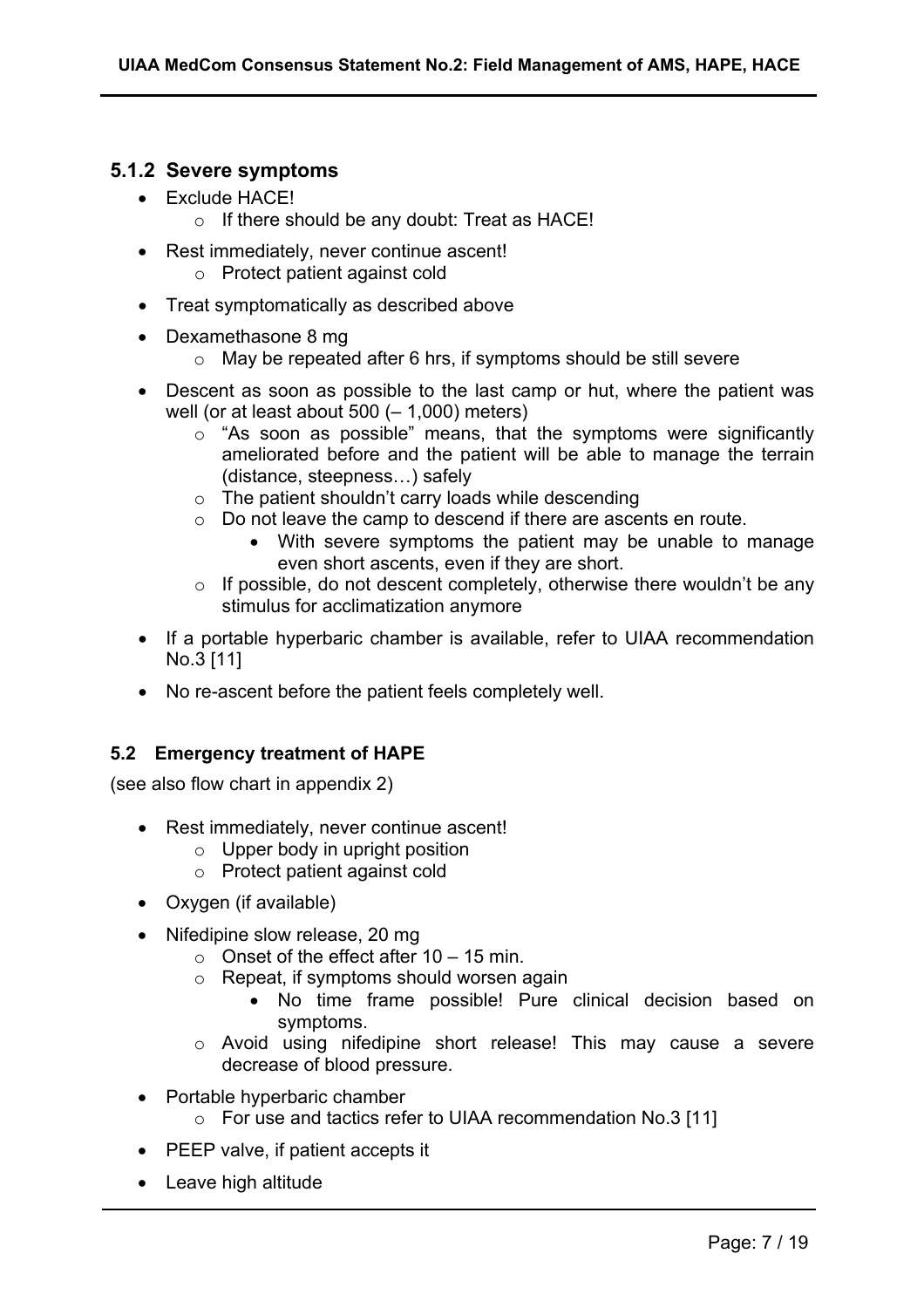- o Passive transport, where available (stretcher, helicopter etc)
- o Where passive transport is impossible descent as soon as the treatment decreases symptoms.
	- Take equipment down to continue therapy en route if necessary
	- The patient should never carry any load
	- see also remarks on descending with HACE (see below)

**Note:** Do not use diuretics (e.g. furosemide as recommended in the past for treatment)!

Note: A couple of NO donors have shown to be effective, too (e.g. Sildenafil [12], [13] or Tardalafil [14], [15]). But UIAA MedCom does not recommend them as first line drugs for the following reasons:

- 1. Data were obtained from small collectives and sufficient clinical field studies are missing.
- 2. Side effects (massive headache in 15% of usres may interfere with AMS symptoms)
- 3. The costs are about 100x higher than the well established Nifedipin s.l..

#### **5.3 Emergency treatment of HACE**

(see also flow chart in appendix 2)

- The management is the same as for HAPE but instead of Nifedipine give Dexamethasone as follows:
	- o Dexamethasone
		- If the patient is conscious they should be given 8 mg orally every 6 hours until they are free of symptoms
		- In severe cases a parenteral initial dose of 8-10 mg (depending on size of ampoule dose) should be given either i.v. or i.m.
		- In extremes in adverse weather conditions this parenteral dose may have to be given i.m. through clothing to a moribund patient and under these circumstances higher initial doses have been tried. Preloaded ready to use syringes can be easier to handle and use in these adverse conditions
		- It is also possible to drink the ampoule's content
- Additional acetazolamide 250mg bid may be an additional benefit
- While descending, pay more attention to the patient's safety, especially in any case of dizziness or ataxia!

#### **5.4 Emergency treatment of combined HAPE and severe AMS**

• Manage as for both HAPE and HACE.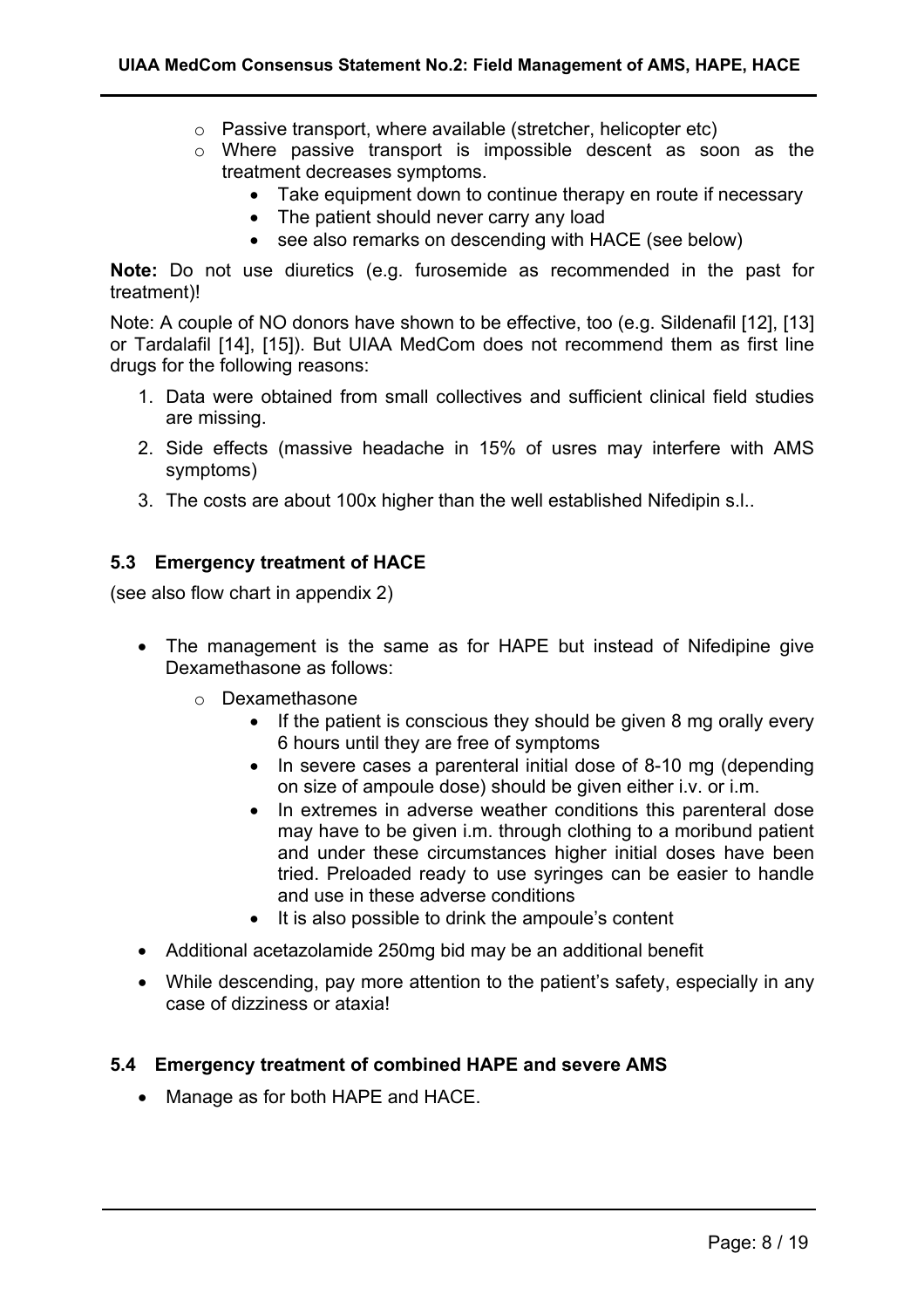#### **5.5 Emergency treatment of unclear situations**

Sometimes there may be patents where the diagnosis of "pure" AMS, HAPE, or HACE is unclear. This may happen if lay persons have to make the diagnosis, but also for physicians some situations, e.g. with severe AMS/HACE but moderate HAPE. Here typical symptoms of HAPE may be masked by the predominating symptoms of AMS/HACE. Here UIAA MedCom recommends treating as for both, AMS/HACE and HAPE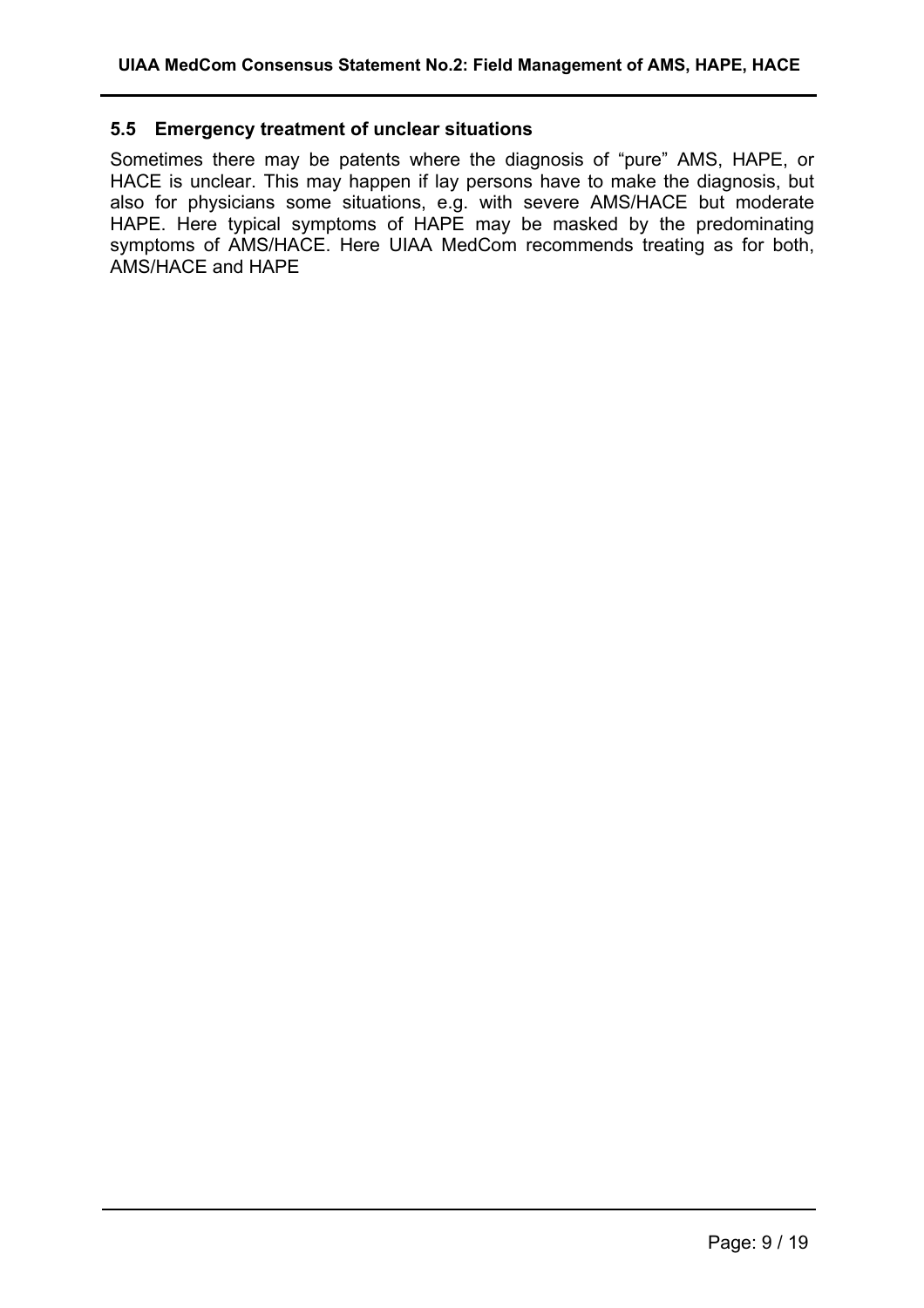| <b>Diagnosis</b>   | <b>Patient's</b><br>history                                                                             | <b>Symptoms</b>                                                                                                                                                                                                                                | <b>Therapy</b>                                                                                                                                                                                    | <b>Remarks</b>                                                                                                                                                                                                                                                                                                             |
|--------------------|---------------------------------------------------------------------------------------------------------|------------------------------------------------------------------------------------------------------------------------------------------------------------------------------------------------------------------------------------------------|---------------------------------------------------------------------------------------------------------------------------------------------------------------------------------------------------|----------------------------------------------------------------------------------------------------------------------------------------------------------------------------------------------------------------------------------------------------------------------------------------------------------------------------|
| <b>Exhaustion</b>  | Previous<br>intense<br>activity?                                                                        | Impaired fitness,<br>lack of motivation,<br>impaired mood,<br>headache. Severe<br>cases: collapse.                                                                                                                                             | Rest, refuel with<br>carbohydrates, fluid,<br>and cold protection.<br>Severe cases: glucose<br>i.v., passive transport                                                                            | Eating complex<br>carbohydrates are<br>preferred to carbohydrates<br>with a high glycaemic<br>index to prevent the risk of<br>hypoglycaemia occurring<br>during treatment!                                                                                                                                                 |
| <b>Dehydration</b> | Hot climate,<br>inadequate<br>fluid intake,<br>diarrhoea,<br>vomiting                                   | Thirst, lack of<br>motivation, impaired<br>mood, impaired<br>fitness, headache,<br>oliguria, dry skin and<br>mouth, fever.<br>Severe cases:<br>tachycardia,<br>collapse dizziness,<br>delirium, seizures;<br>urine colour often<br>dark yellow | Rest and rehydrate!<br>Slight hypotonic<br>beverages are best.<br>Severe cases: glucose<br>5%, potassium lactate,<br>or NaCl 0.9% i.v. (at<br>least 1000 ml,<br>continued by oral<br>rehydration) | Restoring a normal<br>hydrated status may need<br>several days! Lack of thirst<br>does not indicate<br>adequate hydration at<br>altitude! Drink even when<br>you don't feel thirsty! The<br>colour of urine does not<br>indicate adequate or<br>inadequate fluid balance<br>(but urine volume of at<br>least 1 I/day does) |
| <b>Sunstroke</b>   | Exposure to<br>intensive<br>sunlight?                                                                   | Meningitis-like<br>headache, fatigue,<br>dizziness, nausea,<br>vomiting,<br>tachycardia. Final<br>stage: stupor, coma.                                                                                                                         | The victim should take<br>no further activity.<br>Place him in the<br>shade or inside a<br>room. Drink plentiful<br>cool fluids. Take a<br>painkiller.                                            | Monitor the patient,<br>situation may be life-<br>threatening!                                                                                                                                                                                                                                                             |
| <b>Heat stroke</b> | Hot climate,<br>inadequate<br>fluid intake,<br>lack of fitness<br>combined with<br>physical<br>activity | Similar to<br>dehydration, but<br>with neurological<br>symptoms and<br>collapse, respiratory<br>arrest and<br>circulatory collapse.<br>Hot skin                                                                                                | Rest in shade, cool<br>patient, apply fluid to<br>his/her clothing to<br>increase evaporation,<br>survey breathing and<br>circulation. Passive<br>transport.                                      | Life-threatening situation!<br>Allow time for appropriate<br>heat adaptation before<br>demanding activities are<br>started!                                                                                                                                                                                                |
| Hangover           | Previous<br>intake of<br>alcohol of any<br>kind of wine /<br>liquor?                                    | Diffuse, non-<br>localized headache,<br>fatigue, nausea, lack<br>of motivation                                                                                                                                                                 | Give oral non-<br>alcoholic fluid - if<br>possible with<br>electrolytes - or just<br>wait.<br>Survey patient!                                                                                     | Do not allow the patient to<br>belay or to, lead. He won't<br>make good decisions!<br>Note: Be warned that<br>recent reports suggest<br>excessive drinking is<br>occurring more frequently<br>in mountain huts.                                                                                                            |

**Most important differential diagnoses in AMS and HACE**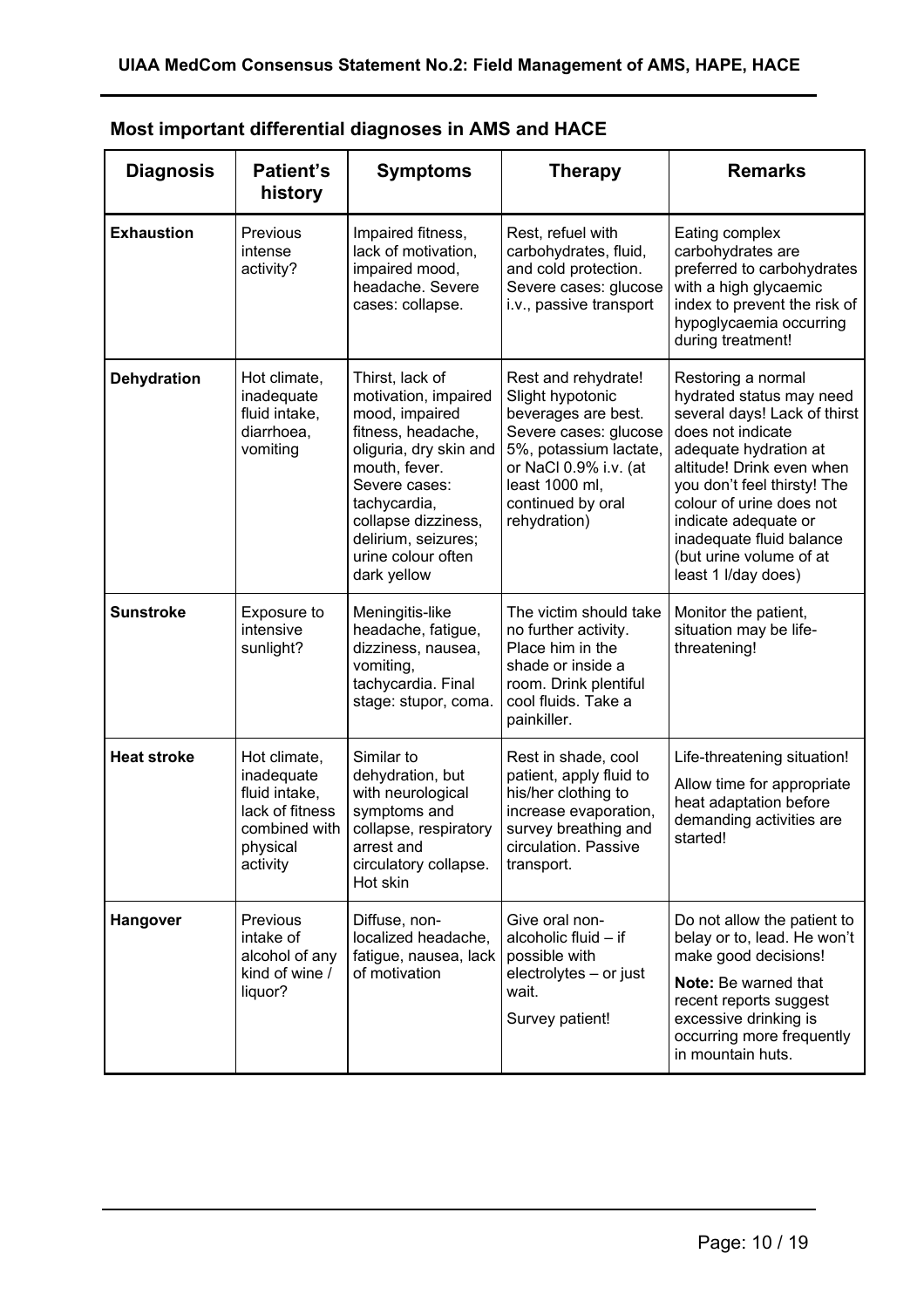|  |  | Other (rarer) differential diagnoses |  |
|--|--|--------------------------------------|--|
|--|--|--------------------------------------|--|

| <b>Diagnosis</b>                     | <b>Patient's</b><br>history                                                                                         | <b>Symptoms</b>                                                                                                                                                                 | <b>Therapy</b>                                                                                                                                                                                                                                                                                                                           | <b>Remarks</b>                                                                                                                             |
|--------------------------------------|---------------------------------------------------------------------------------------------------------------------|---------------------------------------------------------------------------------------------------------------------------------------------------------------------------------|------------------------------------------------------------------------------------------------------------------------------------------------------------------------------------------------------------------------------------------------------------------------------------------------------------------------------------------|--------------------------------------------------------------------------------------------------------------------------------------------|
| <b>Seizures</b>                      | Ask about<br>previous seizures!<br>If patient is<br>unconscious,<br>comrades may be<br>able to give<br>information. | Localized or<br>generalized<br>attacks with<br>sudden onset,<br>sometimes aura or<br>postictal semi-<br>conscious state                                                         | Protect the patient from<br>falls first, especially in<br>the mountains!<br>Diazepam rectally or i.v.<br>in severe cases.                                                                                                                                                                                                                | First seizure at<br>altitude is an<br>extreme rare event!                                                                                  |
| <b>CO</b> intoxication               | Cooking or fuel<br>powered lights<br>inside of the tent<br>or a snow cave                                           | Headache,<br>confusion.                                                                                                                                                         | Oxygen (if available) or<br>fresh air (open tent or<br>cave!)                                                                                                                                                                                                                                                                            | Note: No cyanosis!                                                                                                                         |
| <b>Acute psychosis</b>               | Psychic or<br>psychiatric<br>history?                                                                               | Complete loss of<br>control of<br>acceptable<br>behaviour,<br>resulting in<br>extraordinary risk<br>for the patient and<br>possibly other<br>group members in<br>the mountains. | Sedative or<br>antipsychotic drugs in<br>severe cases. Note:<br>some drugs may impair<br>breathing, especially if<br>used at altitude!                                                                                                                                                                                                   | First episode of a<br>psychiatric disease<br>at altitude in<br>patients without any<br>psychiatric history is<br>an extreme rare<br>event! |
| Stroke (TIA /<br>progressive stroke) | In most cases no<br>special history                                                                                 | More or less<br>sudden onset of<br>paresis, speech<br>impediments, and<br>other neurological<br>symptoms                                                                        | In regions with some<br>infrastructure (e.g. Alps):<br>Passive transport to<br>hospital as soon as<br>possible.<br>On some expeditions<br>passive transport is not<br>appropriate, but most<br>cases recover within 24-<br>48 hours. In any case:<br>monitor patient, stabilize<br>blood pressure in case it<br>becomes >200/100<br>mmHg | Potentially life-<br>threatening<br>situation!                                                                                             |
| <b>Brain tumour</b>                  | In most cases no<br>special history                                                                                 | More or less<br>sudden onset of<br>paresis, speech<br>impediments, and<br>other neurological<br>symptoms.<br>Normally<br>misinterpreted as<br>stroke / TIA (see<br>above)       | Cortisone i.v. (high<br>dosage). Stabilize blood<br>pressure in case it<br>becomes > 200/100<br>mmHg. Monitor patient.<br>Passive transport to<br>hospital as soon as<br>possible.                                                                                                                                                       | If no history of<br>tumor / metastases<br>is known, this<br>diagnosis is almost<br>impossible to make<br>in the field.                     |
| (cont. next page)                    |                                                                                                                     |                                                                                                                                                                                 |                                                                                                                                                                                                                                                                                                                                          |                                                                                                                                            |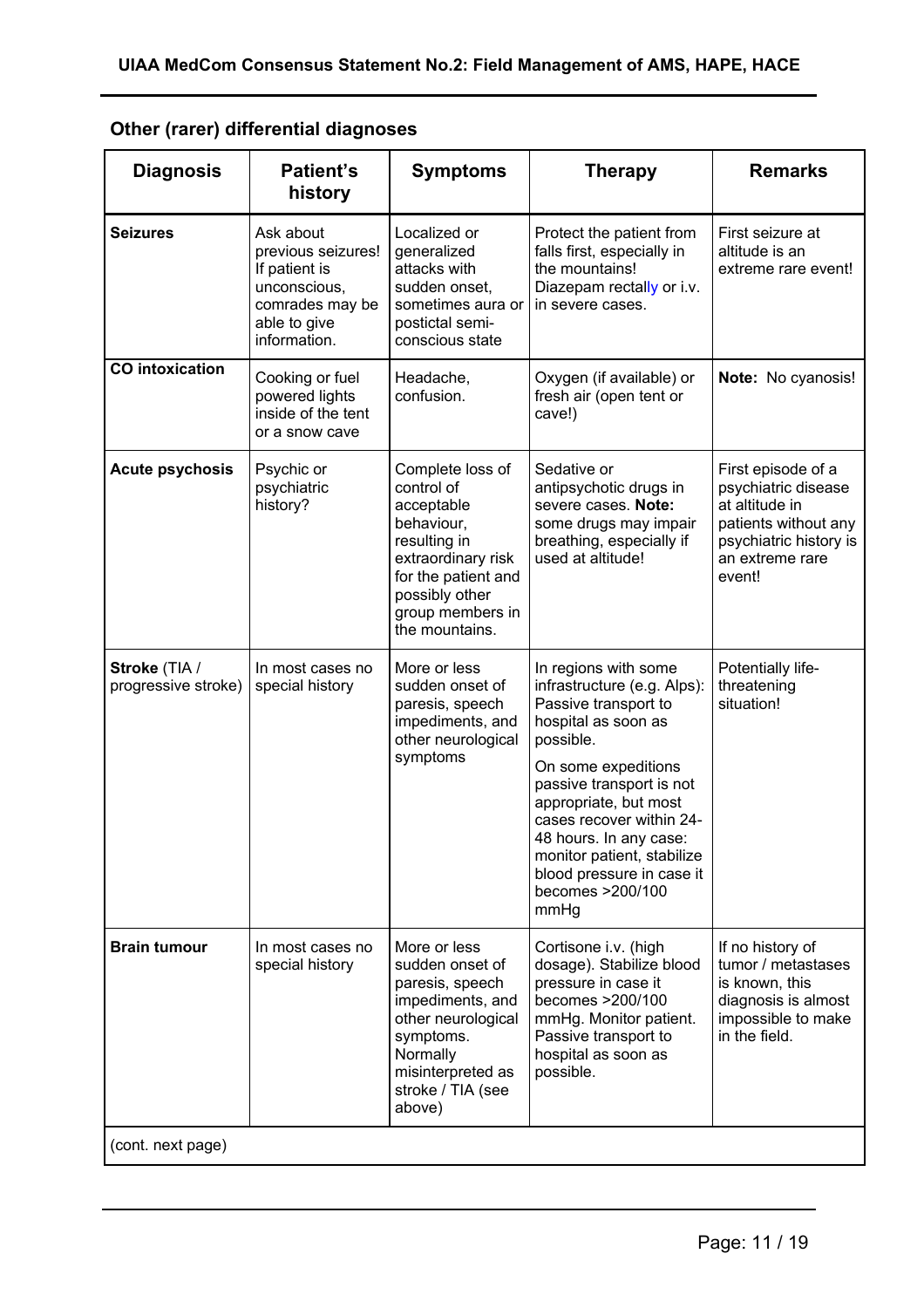| <b>Diagnosis</b>                           | <b>Patient's history</b>                                                                                                                                                                                                                                                                                                       | <b>Symptoms</b>                                                                                                                                                                             | <b>Therapy</b>                                                                                                                                                                                                                                                                                                                                                                                                       | <b>Remarks</b>                                                                                                                                                                                                                                                                                    |
|--------------------------------------------|--------------------------------------------------------------------------------------------------------------------------------------------------------------------------------------------------------------------------------------------------------------------------------------------------------------------------------|---------------------------------------------------------------------------------------------------------------------------------------------------------------------------------------------|----------------------------------------------------------------------------------------------------------------------------------------------------------------------------------------------------------------------------------------------------------------------------------------------------------------------------------------------------------------------------------------------------------------------|---------------------------------------------------------------------------------------------------------------------------------------------------------------------------------------------------------------------------------------------------------------------------------------------------|
| Hypoglycae-<br>mia                         | Diabetes?<br><b>Note:</b> Specific risk for<br>diabetic mountaineers:<br>Acetazolamide<br>(contraindication for<br>diabetic patients!)                                                                                                                                                                                         | Hunger, nausea /<br>vomiting,<br>tachycardia,<br>restlessness /<br>tremor, sweat,<br>impaired fitness,<br>lack of motivation,<br>impaired mood,<br>dizziness,<br>mydriasis,<br>hypertension | Rest and feed complex<br>carbohydrates<br>(oligosaccharides).<br>Measure blood glucose<br>concentration every 15<br>min. until patient is fine<br>and concentration is<br>stable $>60$ mg/dl $(>3.3)$<br>mmol/l).                                                                                                                                                                                                    | Significant<br>hypoglycaemia<br>without diabetes is a<br>very rare event and<br>normally not<br>induced by physical<br>activity!                                                                                                                                                                  |
| <b>Diabetic</b><br>ketoacidosis            | Only in diabetic<br>patients. With modern<br>therapy rare, but<br>possible if the diabetic<br>problem is combined<br>with fluid loss (e.g.<br>traveller's diarrhoea or<br>high altitude<br>dehydration). Note:<br>Specific risk for diabetic<br>mountaineers:<br>Acetazolamide<br>(contraindication for<br>diabetic patients!) | First signs similar<br>to Dehydration<br>(see there).<br>Severe cases:<br>tachycardia,<br>hypotension,<br>oligo-anuria,<br>hyperglycaemia                                                   | Potentially life-<br>threatening situation!<br>Monitor patient<br>continuously! Rehydrate<br>patient (NaCl 0.9% i.v.,<br>1000 ml $1st$ hour,<br>continued according to<br>symptoms). Rapid acting<br>insulin "low dose<br>scheme" (20 E i.v. as<br>bolus, followed by $5-10$<br>E/hr i.v.) until blood<br>glucose concentration is<br><250 mg/dl (<13.9<br>mmol/l).<br>Transport to hospital as<br>soon as possible. | Devices to measure<br>blood glucose<br>concentration give<br>false-low results if<br>used at <14°C<br>$(0^{\circ}C no$<br>measurement<br>possible).<br>Note: bicarbonate<br>administration in the<br>wilderness without<br>lab results is very<br>risky! It may induce<br>extreme<br>hypokalaemia |
| Hyponatriae-<br>mia                        | Intake of high amounts<br>of salt-free beverages<br>(water, tea), normally<br>in hot climate or in<br>cases of traveller's<br>diarrhoea.                                                                                                                                                                                       | Impaired fitness,<br>lack of motivation,<br>impaired mood,<br>dizziness,<br>syncope, collapse.<br>Salt stained<br>clothing or sweat<br>stings eyes.                                         | Rest. Give oral<br>rehydration solution, or<br>beverages with a small<br>pinch of salt. If severe,<br>administer hypertonic<br>mannitol, i.v. hypertonic<br>NaCl 3% at rate 1-2<br>ml/kg/hr.                                                                                                                                                                                                                         | Allow time for<br>appropriate heat<br>adaptation before<br>demanding activities<br>will be started! Do<br>not drink excessive<br>quantities of water<br>or plain tea.                                                                                                                             |
| <b>Meningitis /</b><br><b>Encephalitis</b> | No special history in<br>most cases (contact<br>with persons who had<br>similar symptoms some<br>days ago?)                                                                                                                                                                                                                    | Massive, meningi-<br>tis-like headache.<br>fatigue, dizziness,<br>nausea, vomiting,<br>tachycardia, fever.<br>Final stage:<br>stupor, coma.                                                 | Antibiotics, painkillers.<br>Take care for your safety<br>and that of the group's -<br>the patient should wear a<br>mask! Transport to<br>hospital as soon as<br>possible.                                                                                                                                                                                                                                           | Survey patient!<br>Note: situation may<br>be life-threatening!                                                                                                                                                                                                                                    |
| Intoxication<br>/ drug abuse               | Intake of any drug or<br>plant?                                                                                                                                                                                                                                                                                                | Several<br>neurological /<br>psychiatric<br>symptoms,<br>depending on the<br>drug used.                                                                                                     | Monitor patient<br>(circulation, breathing).<br>Cold protection.                                                                                                                                                                                                                                                                                                                                                     | Treatment with<br>specific drugs is<br>normally not<br>realistic in the<br>mountains.                                                                                                                                                                                                             |

## **Other (rarer) differential diagnoses (cont.)**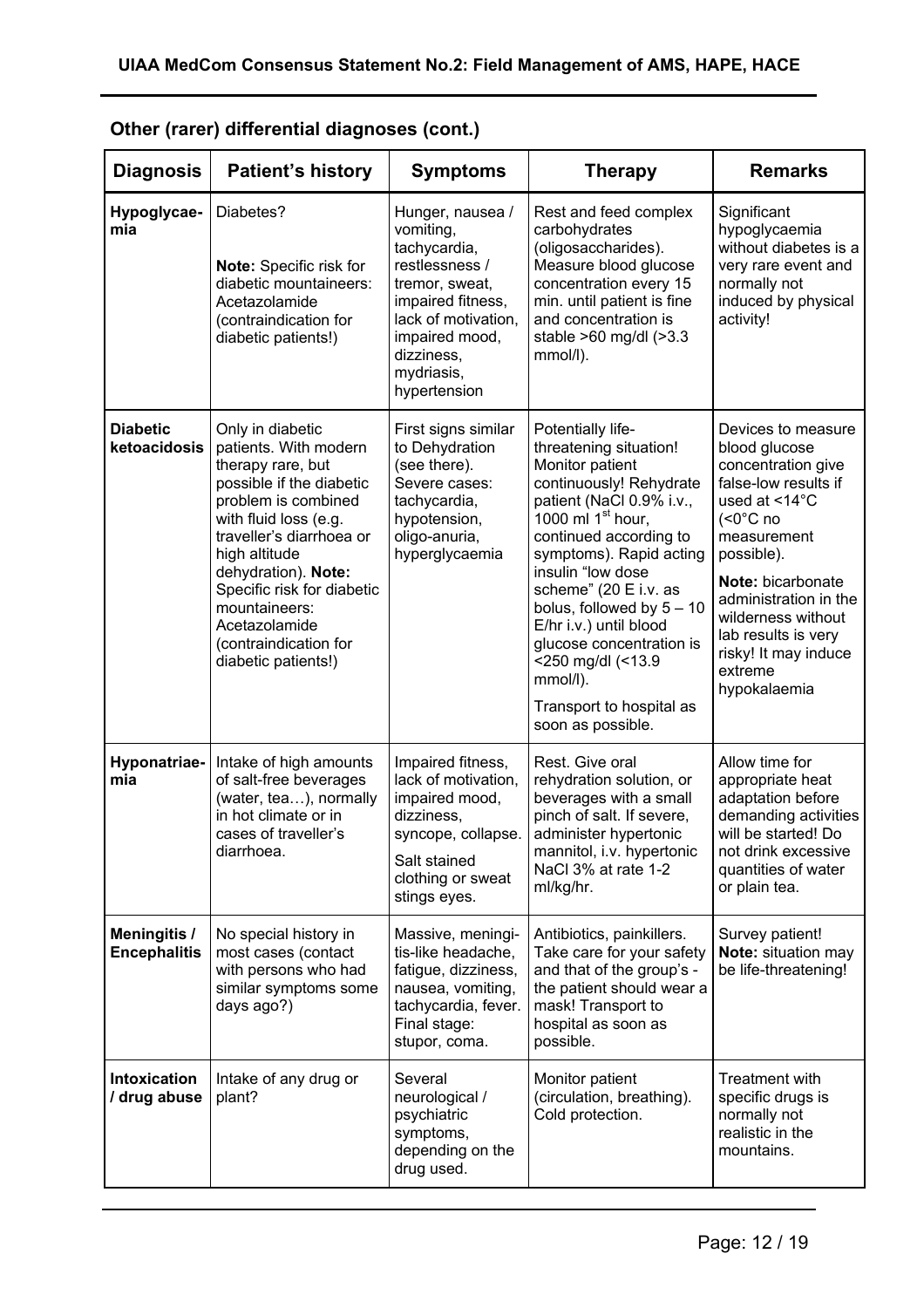| <b>Diagnosis</b>                                                   | <b>Patient's</b><br>history                                                                                      | <b>Symptoms</b>                                                                                                                           | <b>Therapy</b>                                                                                                                                                                                                                                                        | <b>Remarks</b>                                                                            |
|--------------------------------------------------------------------|------------------------------------------------------------------------------------------------------------------|-------------------------------------------------------------------------------------------------------------------------------------------|-----------------------------------------------------------------------------------------------------------------------------------------------------------------------------------------------------------------------------------------------------------------------|-------------------------------------------------------------------------------------------|
| "Physiological<br>dyspnoea"                                        | High altitude<br>exposure                                                                                        | Tachypnoea without<br>any other symptom                                                                                                   | none                                                                                                                                                                                                                                                                  |                                                                                           |
| Altitude cough<br>("Khumbu<br>cough")                              | Exhaustive work at<br>high altitude or in<br>very cold<br>environment                                            | (Very) severe dry<br>cough which may<br>cause pain (chest,<br>trachea, throat), no<br>fever                                               | Antitussive drugs, throat<br>lozenges. Note: Most<br>antitussive drugs contain<br>codeine (respiratoric<br>depressor), but that should<br>be no problem if normal<br>dosage is used (e.g. 5 mg<br>/ 1/2 tabl. dihydrocodeine).<br>Alternatively use noscapin<br>25 mg | Only relief is by<br>descent to low<br>altitude                                           |
| Hyperventilation<br>syndrome                                       | Agitation, massive<br>fright                                                                                     | Tachypnoea, often<br>combined with<br>tingling sensations<br>of the extremities,<br>dizziness,<br>sometimes collapse<br>/ unconsciousness | Calming down the patient,<br>breathing controlled by<br>counting seconds.<br>Normally no drug therapy<br>necessary                                                                                                                                                    | Self limiting after<br>collapse. Most<br>important<br>danger: injuries<br>caused by fall. |
| Sleep apnea                                                        | High altitude<br>exposure                                                                                        | Phases of dyspnoea<br>or apnoea at night                                                                                                  | Improve acclimatization. If<br>symptoms persist, try<br>theophylline $300 - 400$ mg<br>slow release or<br>acetazolamide 250mg in<br>the evening<br>Note: theophylline slow<br>release is not available in<br>some countries                                           |                                                                                           |
| <b>Cardiac</b><br>insufficiency                                    | Coronary heart<br>disease /<br>myocardial<br>infarction? Cardial<br>insufficiency /<br>valvular heart<br>disease | Dyspnoea, moist<br>rales, pathologic<br>cardiac sound (S3)                                                                                | Furosemide 40 - 80 mg<br>i.v.                                                                                                                                                                                                                                         |                                                                                           |
| <b>Pulmonary</b><br>embolism<br>(/deep vein<br>thrombosis,<br>DVT) | Dehydration,<br>immobilization<br>(flight!) varicosis,<br>contraception pills,<br>factor V leiden                | Dyspnea,<br>tachycardia, splitted<br>2 <sup>nd</sup> cardiac sound,<br>one-sided swollen<br>leg possible                                  | Heparin 25,000 I.E., if<br>available                                                                                                                                                                                                                                  | Most important<br>non-traumatic<br>risk for fatal<br>incidences at<br>high altitude!      |
| Pneumonia                                                          | Infection, fever,<br>cough,<br>expectoration                                                                     | Cough,<br>expectoration, chills,<br>one-sided<br>pulmonary rales                                                                          | Antibiotics (macrolides or<br>tetracycline)                                                                                                                                                                                                                           | Fever does not<br>exclude HAPE<br>from<br>pneumonia!                                      |

### **Most important differential diagnoses in HAPE** [16]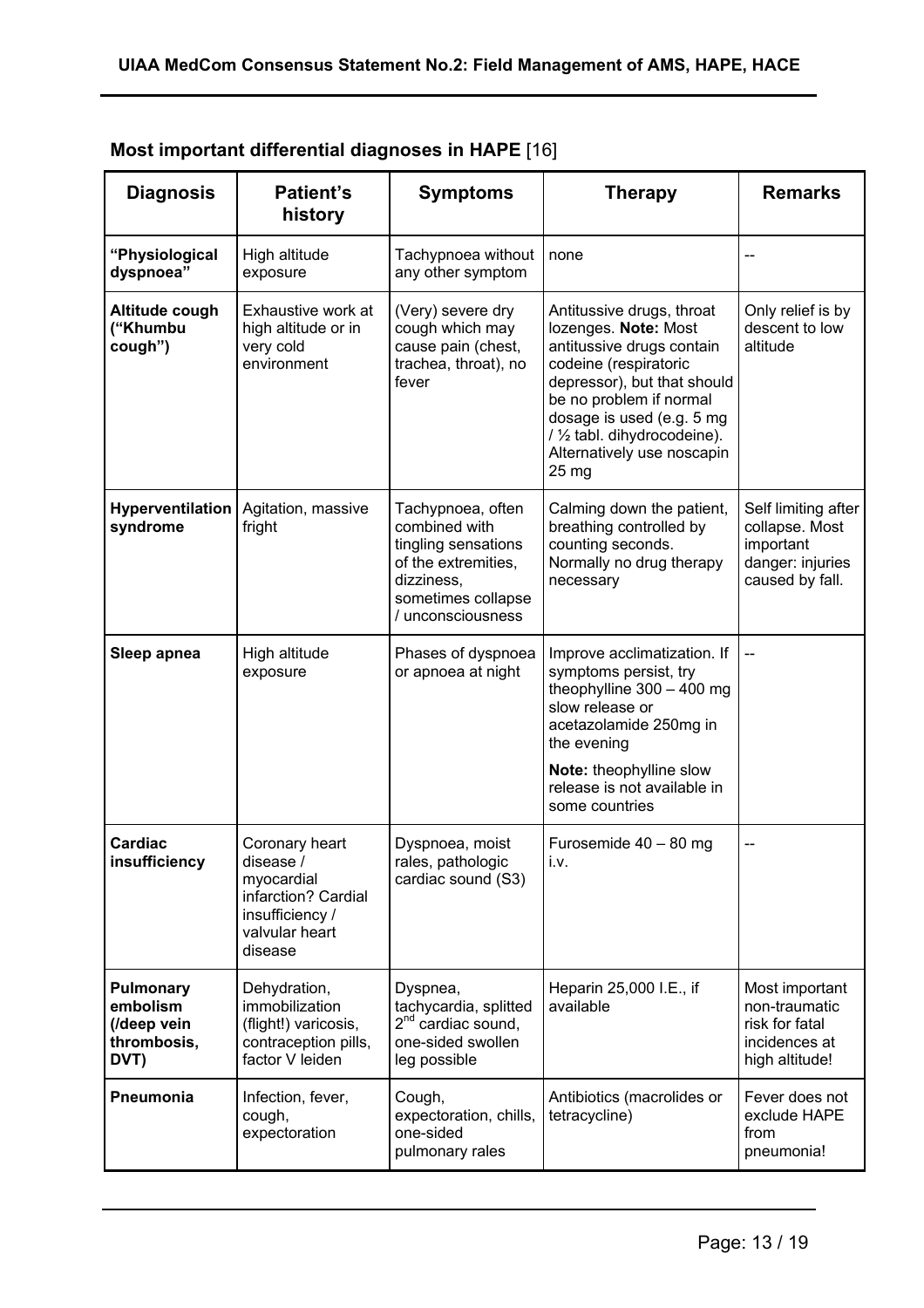| <b>Diagnosis</b>                              | Patient's<br>history                                                                              | <b>Symptoms</b>                                                                 | <b>Therapy</b>                                                                                                                                                         | <b>Remarks</b>                                                                                |
|-----------------------------------------------|---------------------------------------------------------------------------------------------------|---------------------------------------------------------------------------------|------------------------------------------------------------------------------------------------------------------------------------------------------------------------|-----------------------------------------------------------------------------------------------|
| <b>Asthma</b>                                 | Strain / stress?<br>Infection? Aspirin<br>(10% of attacs are<br>caused by aspirin!)?<br>Cold air? | Ronchus, dry rales,<br>expiratoric dyspnea                                      | <b>Betamimetics</b><br>(aerosols with<br>aerochamber or<br>i.v.), corticoides i.v.,<br>theophylline (i.v. or<br>klysma), in extreme<br>situations ketamine<br>narcosis | First asthma<br>episode at altitude<br>is a very rare event!<br>Ask for history of<br>asthma! |
| <b>CO</b> intoxication                        | Cooking or fuel<br>powered lights<br>inside of the tent or<br>a snow cave                         | Headache,<br>confusion.                                                         | Oxygen (if<br>available) or fresh<br>air (open tent or<br>cave!)                                                                                                       | Note: No cyanosis!                                                                            |
| $CO2$ narcosis                                | Very tightly closed<br>tent or snow cave                                                          | Sluggishness,<br>somnolence,<br>dyspnea                                         | Oxygen (if<br>available) or fresh<br>air (open tent or<br>cave!)                                                                                                       |                                                                                               |
| <b>Pneumothorax</b>                           | Spontaneous or<br>traumatic                                                                       | Acute dyspnea,<br>one-sided reduced<br>or missing<br>respiratory sounds         | Puncture / drainage<br>(severe cases only)                                                                                                                             |                                                                                               |
| Neurogenic<br>pulmonary<br>oedema             | High altitude<br>exposure,<br>unsuccessful<br>therapy of HAPE                                     | Symptoms of<br>HACE, sings for<br>intracranial<br>pressure,<br>pulmonary oedema | Massive therapy of<br>the HACE (high<br>dosages of<br>corticoide and<br>oxygen!)                                                                                       |                                                                                               |
| <b>Drug induced</b><br>pulmonary<br>oedema    | Heroine? Cocaine<br>(mountaineering in<br>the Andes!)?                                            | Heroine: Miosis;<br>Cocaine: Mydriasis<br>(of both pupillae)                    | Diuretics, no<br>nifedipine!                                                                                                                                           |                                                                                               |
| <b>Aspirin induced</b><br>pulmonary<br>oedema | Headache and<br>aspirin intake                                                                    | Typical pulmonary<br>oedema                                                     | Cortisone, diuretics,<br>no nifedipine!                                                                                                                                |                                                                                               |

| Other (rarer) differential diagnoses to HAPE [16] |  |  |  |  |  |  |
|---------------------------------------------------|--|--|--|--|--|--|
|---------------------------------------------------|--|--|--|--|--|--|

Of course, there are some other rare diagnoses (e.g. pertussis) [16].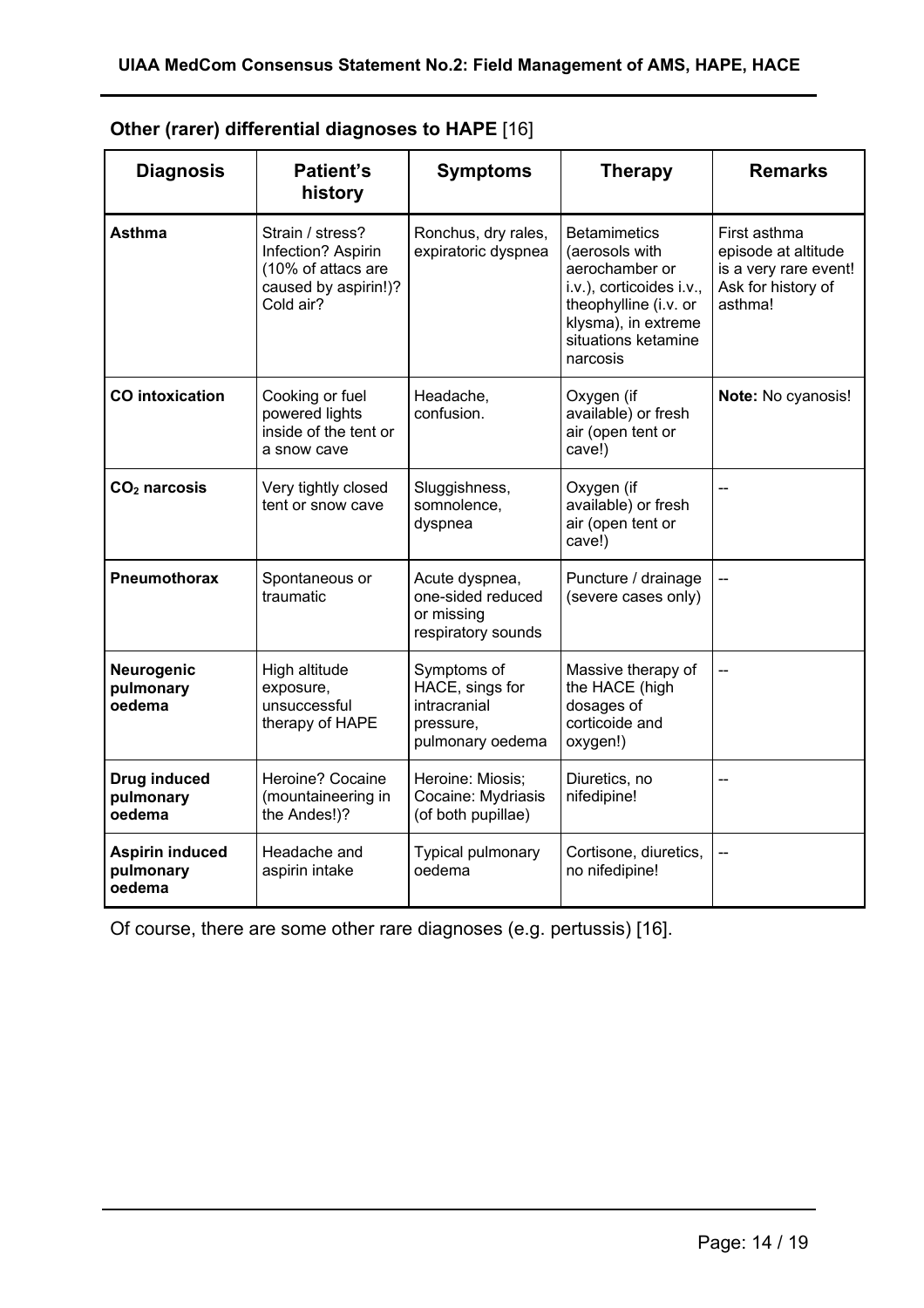#### **6 APPENDIX 1:**

**Lake Louise Symptom Score (LLSS) self-report-questionnaire for adults** [17], [18], [19]

| <b>Symptoms</b>        | <b>Severity</b>                             | <b>Points</b> |
|------------------------|---------------------------------------------|---------------|
| Headache               | - no headache                               |               |
|                        | - mild headache                             |               |
|                        | - moderate headache                         |               |
|                        | - severe headache, incapacitating           | 3             |
| Gastrointestinal       | - no gastrointestinal symptoms              |               |
|                        | - poor appetite or nausea                   |               |
|                        | - moderate nausea or vomiting               |               |
|                        | - severe nausea or vomiting, incapacitating | 3             |
| Fatigue and / or       | - not tired or weak                         |               |
| weakness               | - mild fatigue/weakness                     |               |
|                        | - moderate fatigue/weakness                 |               |
|                        | - severe fatigue/weakness, incapacitating   | 3             |
| Dizziness /            | - not dizzy                                 |               |
| lightheadedness        | - mild dizziness                            |               |
|                        | - moderate dizziness                        |               |
|                        | - severe dizziness, incapacitating          | 3             |
| Difficulty of sleeping | - slept as well as usual                    |               |
|                        | - did not sleep as well as usual            |               |
|                        | - woke up many times, poor night's sleep    |               |
|                        | - unable to sleep                           |               |

**A total of > 3 points indicates AMS** (if no evidence for other reason of symptoms)

**Note:** For scoring systems for children see UIAA Consensus Paper No.9 "Children at Altitude" [1]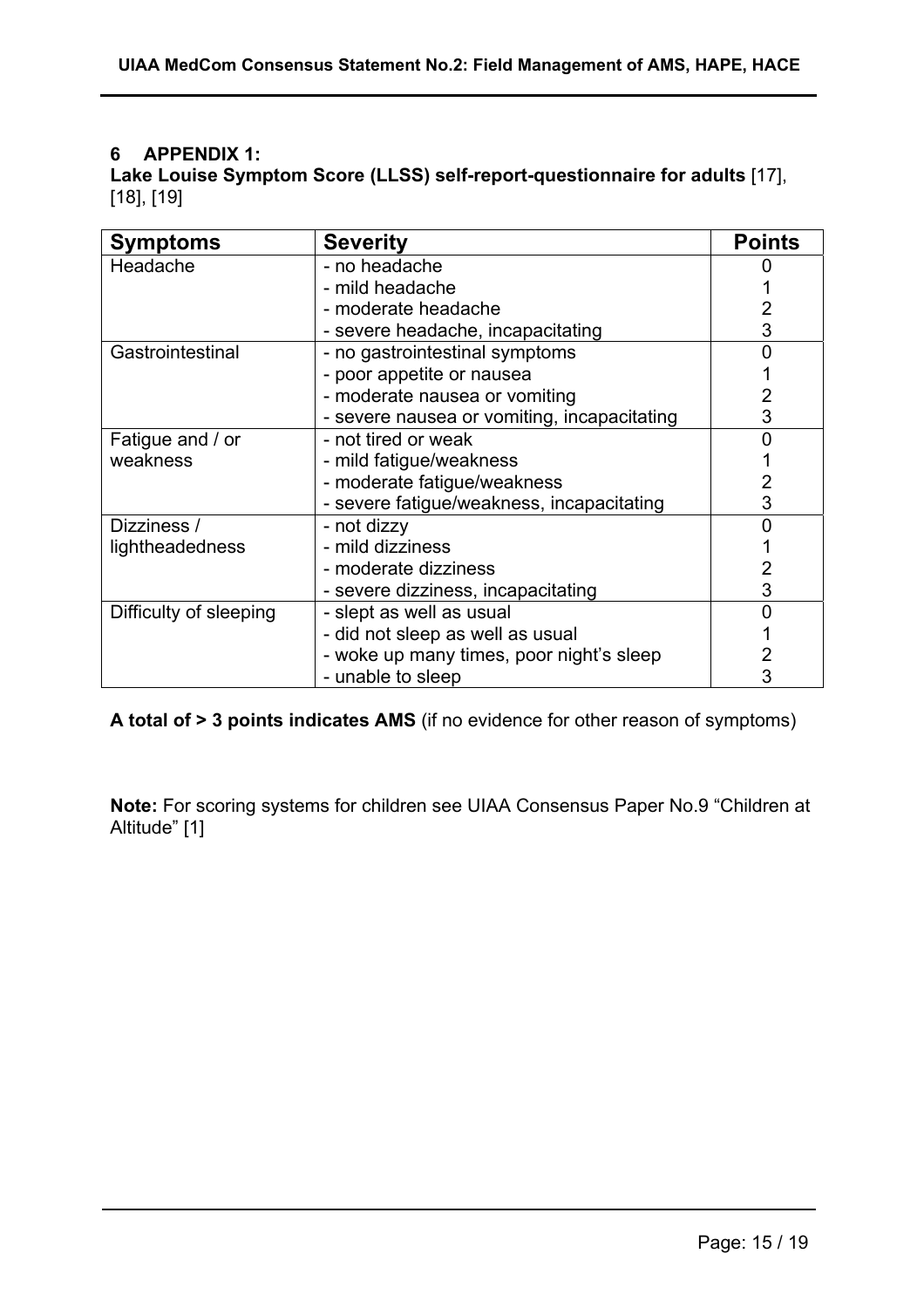#### **7 APPENDIX 2:**

**AMS is a serious medical condition which can quickly lead to HACE which is a life threatening emergency. Any signs or symptoms should be reported to expedition leader. All symptoms at altitude must be considered as altitude related until proven otherwise.**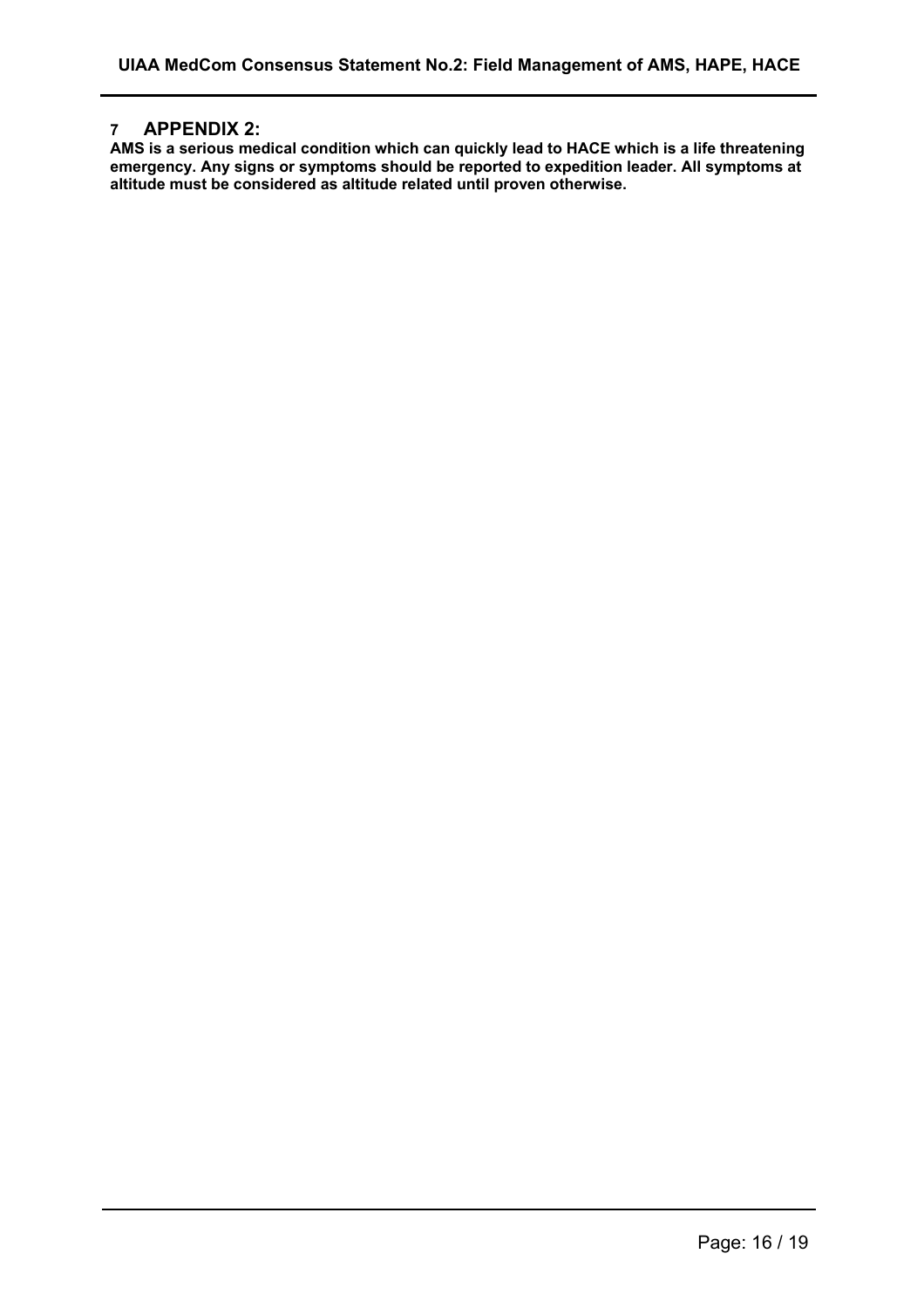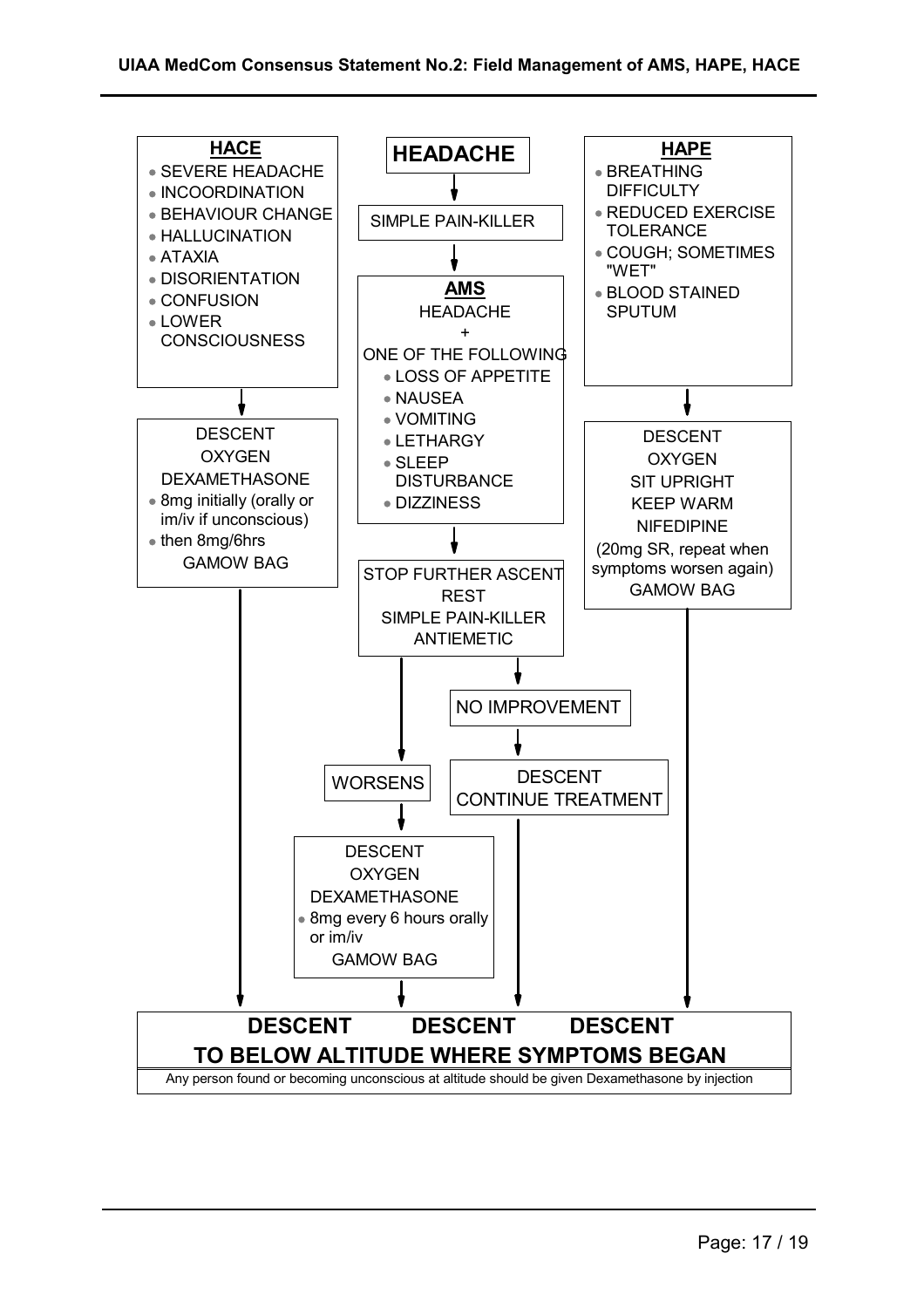#### **8 References**

- 1. Meijer, HJ and D Jean. *Consensus Statement of the UIAA Medical Commission Vol.9: Children at Altitude*. 2008 [cited 2008 11.1.09]; Available from: www.theuiaa.org/medical\_advice.html.
- 2. Kupper, T, D Hillebrandt, and N Mason, *Medical and Commercial Ethics in Altitude Trekking.* High Alt Med Biol, 2012. **13**(1): p. 1-2.
- 3. Gautret, P, et al., *Travel-associated illness in older adults (>60 y).* J Travel Med, 2012. **19**(3): p. 169-77.
- 4. Kayser, B, et al., *Reappraisal of acetazolamide for the prevention of acute mountain sickness: a systematic review and meta-analysis.* High Alt Med Biol, 2012. **13**(2): p. 82-92.
- 5. Carlsten, C, ER Swenson, and S Ruoss, *A dose-response study of acetazolamide for acute mountain sickness prophylaxis in vacationing tourists at 12,000 feet (3630 m).* High Alt Med Biol, 2004. **5**(1): p. 33-9.
- 6. Basnyat, B, et al., *Efficacy of low-dose acetazolamide (125 mg BID) for the prophylaxis of acute mountain sickness: a prospective, double-blind, randomized, placebo-controlled trial.* High Alt Med Biol, 2003. **4**(1): p. 45-52.
- 7. Porcelli, MJ and GM Gugelchuk, *A trek to the top: a review of acute mountain sickness.* J Am Osteopath Assoc, 1995. **95**(12): p. 718-20.
- 8. Basnyat, B, et al., *Acetazolamide 125 mg BD is not significantly different from 375 mg BD in the prevention of acute mountain sickness: the prophylactic acetazolamide dosage comparison for efficacy (PACE) trial.* High Alt Med Biol, 2006. **7**(1): p. 17-27.
- 9. Basnyat, B and JA Litch, *Medical problems of porters and trekkers in the Nepal Himalaya.* Wilderness Environ Med, 1997. **8**(2): p. 78-81.
- 10. Menon, ND, *High-Altitude Pulmonary Edema: a Clinical Study.* N Engl J Med, 1965. **273**: p. 66-73.
- 11. Kupper, T, U Gieseler, and J Milledge. *Consensus Statement of the UIAA Medical Commission Vol.3: Portable Hyperbaric Chambers*. 2008 [cited 2008; Available from: www.theuiaa.org/medical\_advice.html.
- 12. Fagenholz, PJ, et al., *Treatment of high altitude pulmonary edema at 4240 m in Nepal.* High Alt Med Biol, 2007. **8**(2): p. 139-46.
- 13. Kleinsasser, A and A Loeckinger, *Are sildenafil and theophylline effective in the prevention of high-altitude pulmonary edema?* Med Hypotheses, 2002. **59**(2): p. 223-5.
- 14. Luks, AM and ER Swenson, *Medication and dosage considerations in the prophylaxis and treatment of high-altitude illness.* Chest, 2008. **133**(3): p. 744-55.
- 15. Maggiorini, M, et al., *Both tadalafil and dexamethasone may reduce the incidence of highaltitude pulmonary edema: a randomized trial.* Ann Intern Med, 2006. **145**(7): p. 497-506.
- 16. Goebbels, K, et al., *Cough and dyspnoea of an asthmatic patient at Mt. Kilimanjaro: a difficult differential diagnosis.* Travel Med Infect Dis, 2011. **8**(1): p. 22-8.
- 17. Hackett, P, *The Lake Louise Consensus on the definition and quantification of altitude illness*, in *Advances in the Biosciences Vol. 84: Hypoxia and mountain medicine, Proceedings of the 7th International Hypoxia Symposium, Lake Louise, Canada 1991*, Sutton, J, Coates, G, and Houston, C, Editors. 1992, Pergamon Press: Oxford. p. 327-330.
- 18. Roach, RC, et al. *The Lake Louise acute mountain sickness scoring system*. in *8th Inernational Hypoxia Symposium*. 1993. Lake Louise: Queen Printers Inc.
- 19. Savourey, G, et al., *Evaluation of the Lake Louise acute mountain sickness scoring system in a hypobaric chamber.* Aviat Space Environ Med, 1995. **66**(10): p. 963-7.